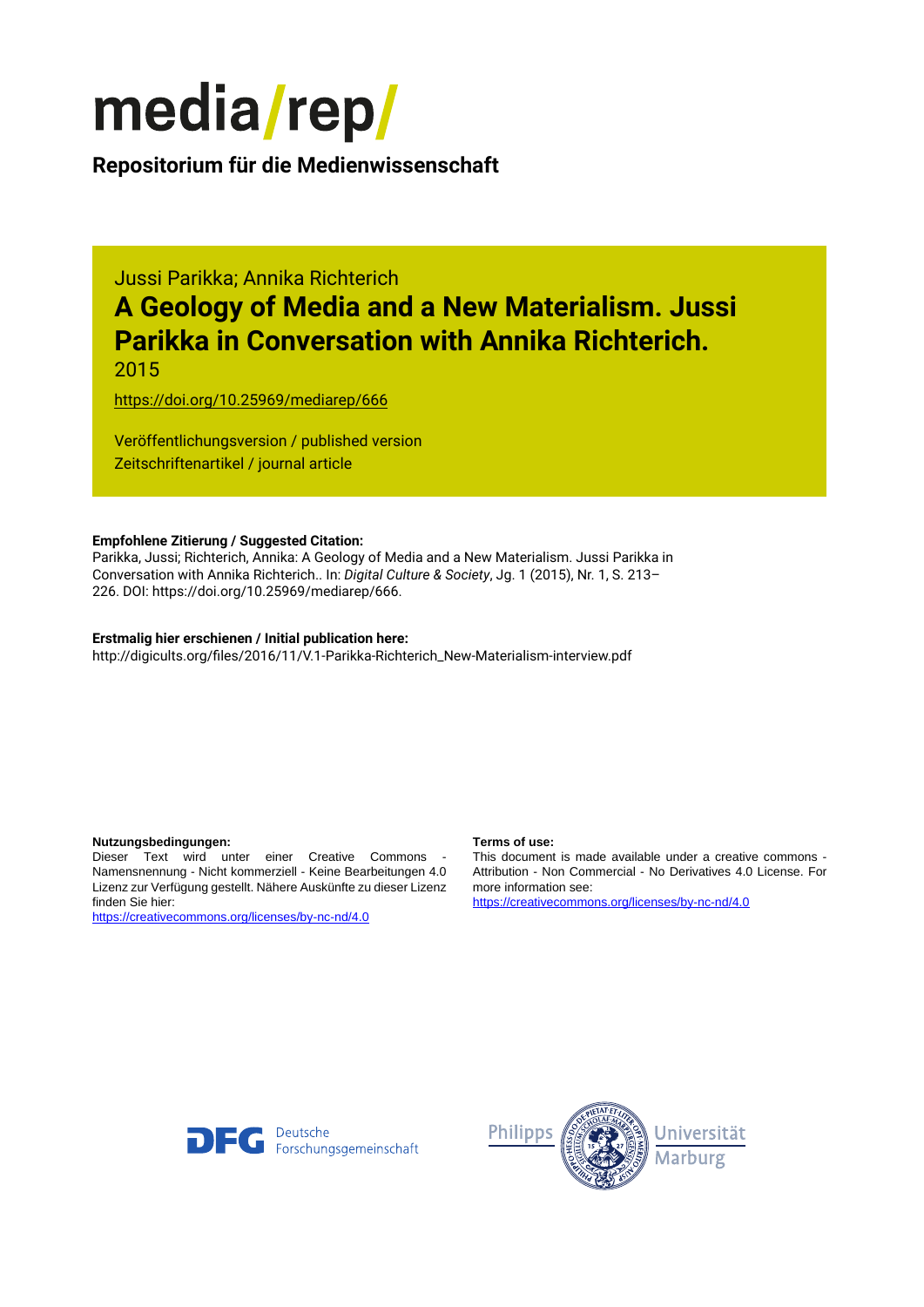## *A Geology of Media* and a New Materialism

Jussi Parikka in Conversation with Annika Richterich

"The design culture of the new hides the archaic materials of the planet." (Parikka 2015: 137)

Jussi Parikka's research focuses on interrelations between technological culture, ecology and media aesthetics. He has published widely on media archaeology and material media cultures. In 2015, he published *A Geology of Media* which explores media studies as study of material (metallic, mineral, chemical) components. Bridging between the natural sciences, arts and environmental ethics, the media theorist explores analytic approaches which show how natural resources enable media and how media impact the earth's ecosystem. His latest publication highlights the relevance and agency of the nonorganic as element in contemporary art, media studies and humanities. At the same time, it initiates a debate on the geophysical affordances of digital media. The email conversation with Jussi addresses core concepts and approaches suggested in *A Geology of Media*, and their implications for media studies and the humanities.

**Annika Richterich (AR)**: In your latest book, you introduce a 'geology of media' as a temporal and spatial materialism of media culture. While you describe German media theory and particularly the work by Friedrich Kittler as one important type of media materialism, you criticise that it does not go 'far enough' since it is focused on technological products such as circuits and hardware. You propose that *A Geology of Media* goes beyond earlier notions of materialism. With regards to a media materialism as represented by Kittler, you raise the question: "from where do our notions of materiality stem and what is their ground?" (Parikka 2015: 3). When applying this to your own theory, which understanding of materiality is decisive for your 'geology of media' and a new media materialism?

**Jussi Parikka (JP)**: I have worked on the notion of "new materialism" for some years now; with Dr Milla Tiainen, we organised the first of the *New Materialism* conferences in 2010 in Cambridge at Anglia Ruskin University.<sup>1</sup> We were inter-

<sup>1</sup> cf. http://ww2.anglia.ac.uk/ruskin/en/home/microsites/code/code\_events/code\_ events\_archive/new\_materials\_symposium.html. On current new materialism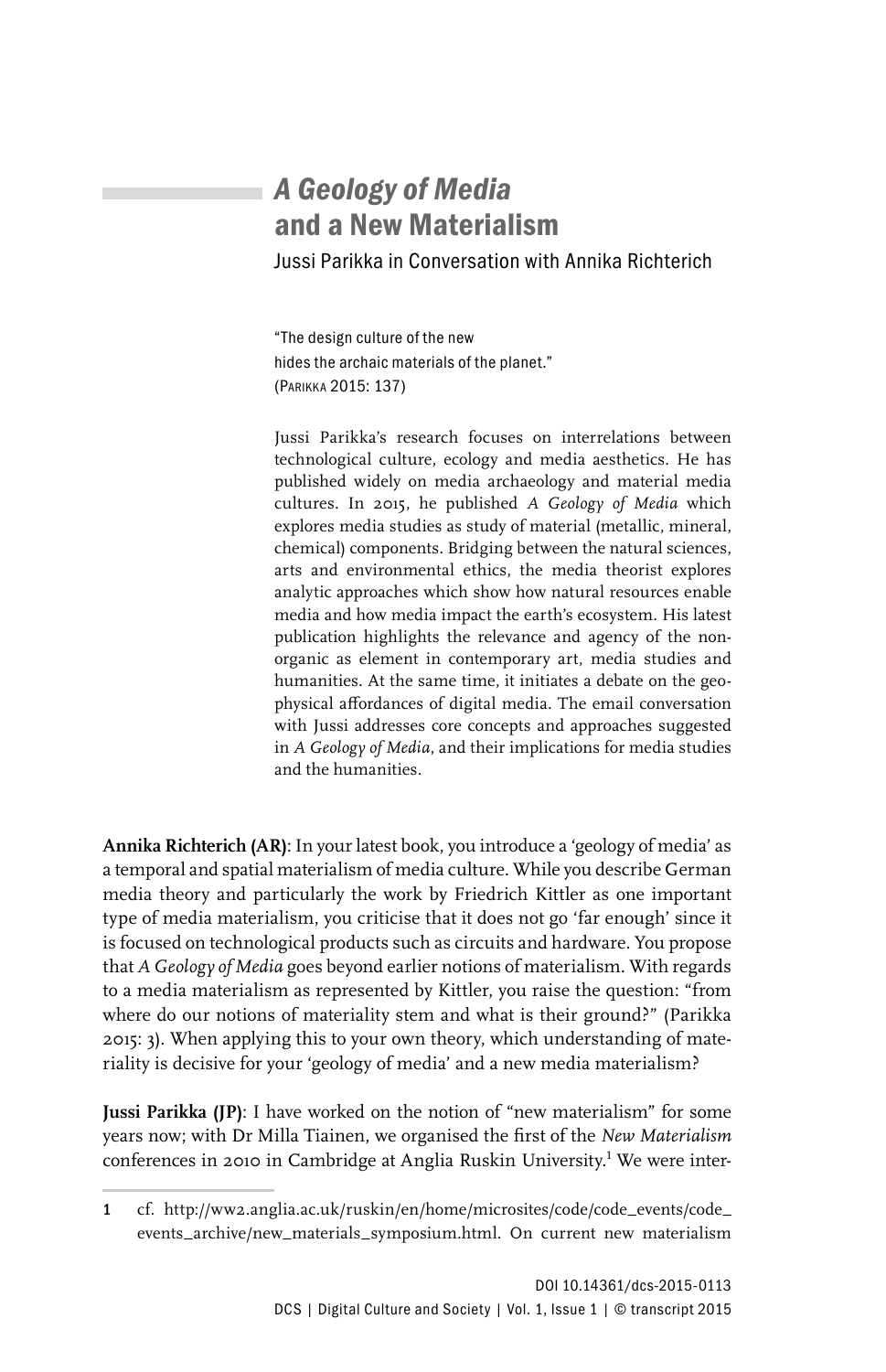ested in how feminist thinkers, science and technology scholars and contemporary philosophers have been addressing the question of "how does matter matter". This is a question that has gradually grown as part of the post-representational philosophies, feminist epistemologies and for example also some developments of Gilles Deleuze's thought. I myself have been interested in how this can be related to questions of materiality of media. Media theorists such as Friedrich A. Kittler and others have been instrumental in reminding us of the infrastructural and hardware issues that underpin technical media culture. Especially Kittler's role is well acknowledge and documented, the other key thinkers of the past 20-30 years in German-speaking areas less so. This is why we with Geoff Winthrop-Young and Anna Tuschling established our new book series *Recursions* with Amsterdam University Press, to highlight the wider context of material media theory, media archaeology and for example the work on cultural techniques. In the German context and subsequently also internationally, Kittler's take was always executed in provocative ways, addressing the archaeologies of modernity. But one thing that was not so much present was the environmental context – similarly as it was absent in a lot of informational and cybernetic accounts, despite their talk of the environment in relation to the system, or circuit. For me, the question was always also about the rather literal environmental questions: how is the earth being mobilized as part of the creation of media technologies, in terms of the materials and the labour involved. This has meant trying to combine issues articulated in new materialism together with some political and historical contexts that are crucial to the materiality of technical media – from gutta-percha used in cable insulation (thanks to the provision from colonised continents) to contemporary rare earths that are essential for so many technological devices. This is the other story that is not contra Kittler, but addresses some of the blind spots. Furthermore, I was always much more interested for example in feminist theory, which is definitely not something that has always been articulated in relation to material media theory from Germany. This does not mean that there have not been great counter-examples. Think of for example Marie-Luise Angerer's work that is now being translated into English as well.

#### Medianatures

**AR**: You describe a double-bind between media and the geophysical which you call the sphere of *medianatures*. On the one hand, media are enabled through geophysical material. On the other hand, the geophysical may be transferred through media − it is made perceivable through visualisation, sonification or simulation.

When reading your description of the double-bind and medianatures, this differentiation sometimes seemed to suggest a trade-off. While media lead to exploitation of raw-materials in order to bring them into being, they also give

projects, see for example the *EU COST* project on *How Matter Comes to Matter* led by Iris van der Tuin with wide representation from a range of European countries: http://www.cost.eu/COST\_Actions/isch/Actions/IS1307.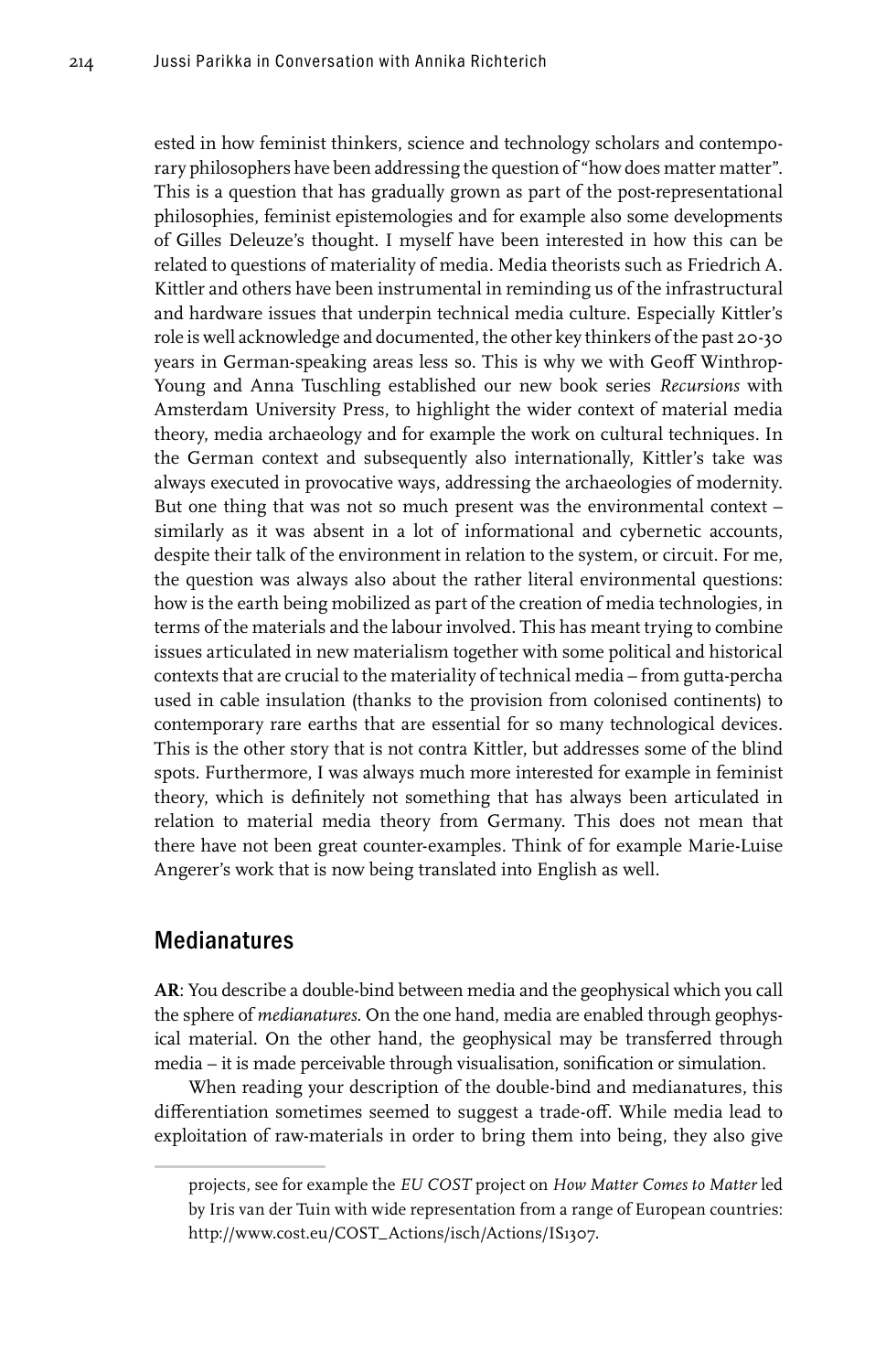shape and a voice to earth. Of course, you state that images such as the blue marble are not just the cause of a technologically induced humanism, but are at the same time subjected to corporate and national interests. Within the doublebind which you point out, how do you account for media misrepresentations of ecological concerns? You mentioned for example − and I will come back to this point later on − that one often encounters the misleading promise of disappearing hardware (which is in fact rather hidden and literally buried).

**JP**: I do not really deal with this level of media representations of climate change – for example how media misrepresents ecological concerns. I think that issue runs deeper than just how media addresses or misrepresents issues. It is actually part of the wider context in which the *Carbon Combustion Complex* (as Naomi Oreskes and Erik Conway coined it) of energy companies, manufacturers, marketers, think-tanks – posing as neutral climate researchers – are linked to certain media companies and their representations. For me, the concept of *medianatures* is a continuation of Donna Haraway's *naturecultures* that emphasises the interacting continuities between what we thought were distinct fields: nature and culture. Indeed, the media technological is intensively linked with natural materials and energies (and of course worlds of synthetic chemistry), which is a question of theoretical interest as well as politics of materiality with impact on climate change and environmental issues. It is of course true that we are often catered the idea of hardware as disappearing or perhaps always already immaterial – that the digital does not carry a weight but is the sum of its mathematical transactions in topological dimensions without a topography – but this is just blatantly wrong. Influential accounts such as Mark Weiser's have since the 1980s and 1990s spoken of the computer of the 21st century as the multiscreened device but also as ubiquitous, disappearing as part of the environment. But that indeed is a mere backgrounding of the materiality of the computational to the infrastructures in which it takes place. It is not immaterial – even if it disappears from before our eyes.

Besides my book, a bunch of recent research has reminded about the persisting materiality of computations, screen culture and also electronic waste, and I want to mention for example Sean Cubitt's, Jennifer Gabrys's and recently Nicole Starosielski's work on these matters. Starosielski just published a fantastic book *The Undersea Network*, which addresses the rural and aquatic topographies of the 'backbones' of information – cables (copper, coaxial and fibre).

**AR**: Since you mention electronic waste: your book needs to be situated in the context of Anthropocene/Anthr*obscene* debates and presents a radically environmental account of media studies. You emphasise that the new media materialism you describe must be understood in relation to temporality and spatial, geological aspects of media. Your understanding of *deep time* expands on Siegfried Zielinski's use of the concept, particularly by going beyond its mere temporal use. *Deep time* − as element of a new materialism − combines *geology* in terms of the ecological affordances enabling digital media, and temporality as non-human earth times of decay and renewal. Thinking about future research drawing on your geology of media, are these aspects which necessarily need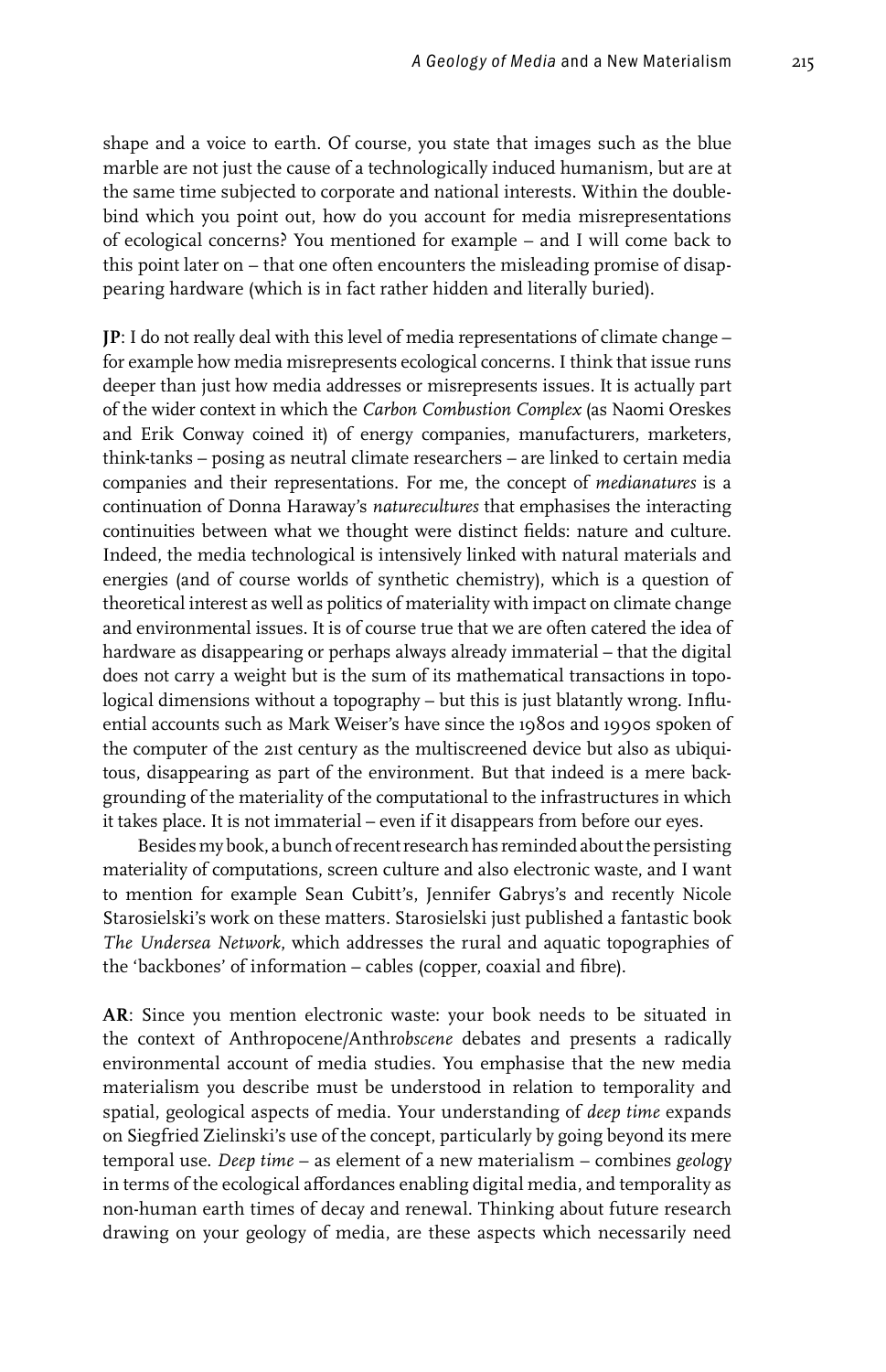to be combined (you emphasise their intersections) or possible research lines which may be likewise followed separately?

**JP**: Indeed, I want the *deep time* to be taken rather literally: to look at the earth formations as something that is of strategic interest to manufacturing of media technological moment and future, as well as something that has to radically impact our conceptualisation of media. Through studies of media geography and infrastructures we already know that media is not just here, at the interface. We have demanded to move beyond the screen and to the code and even the hardware. And that, I argue, is of course conditioned by the materialities in which it becomes media – and media, in a way, expands as part of the earth histories of mineralisation, (fossil) energy and more. There is a whole climatology of media that needs to be unearthed, and it is something not only for the nonhuman theoretisation but for the politics of environmental issues in media and humanities. The *Anthropocene* is one name for this context, but increasingly we have tried to invent alternatives. *Capitalocene* is one in order to discuss what are the political economic contexts of the impact of human involvement. This is where issues of nature, chemistry, political economy, subjectivity and more meet. It is a true ecological issue in the sense that Félix Guattari addressed three ecologies or we can add, the thousand tiny ecologies that constitute our contemporary moment.

### The Invisibility of Hardware

**AR**: As I mentioned before, you refer to the latent and misleading promise of disappearance of hardware. Corporations 'hide' the ecological impact of media, e.g. behind outsourced or underground infrastructures enabling current media practices. In this context, you point out that in our current media ecologies also "data need air" (Parikka 2015: 24) and with the concept of medianatures you describe how media 'feed' on natural resources. Would you say that a disregard of materiality is a strategic aspect which is characteristic to contemporary media economies, and moreover aims at the justification of current technological developments?

**JP**: It could be said to be a strategic aspect as well as part of the logic of commodity fetishism operating still and in new global guises in contemporary digital culture. This was highlighted by Ned Rossiter too: we are still dealing with the "fantastic power of the commodity-form to abstract itself from the experience of labor and life".<sup>2</sup> This strategic immaterialisation as well as the 'disguise of disappearance' functions on many levels. One encounters it in corporate rhetorics and advertising of the digital and now the ubiquitous computing and the cloud as the new hierarchical way of managing computation. One encounters the fallacy of immateriality in the earlier science fiction that escorted the domestication of new technologies of networking, despite since the mid 1990s some of the

<sup>2</sup> cf. http://nedrossiter.org/?p=260.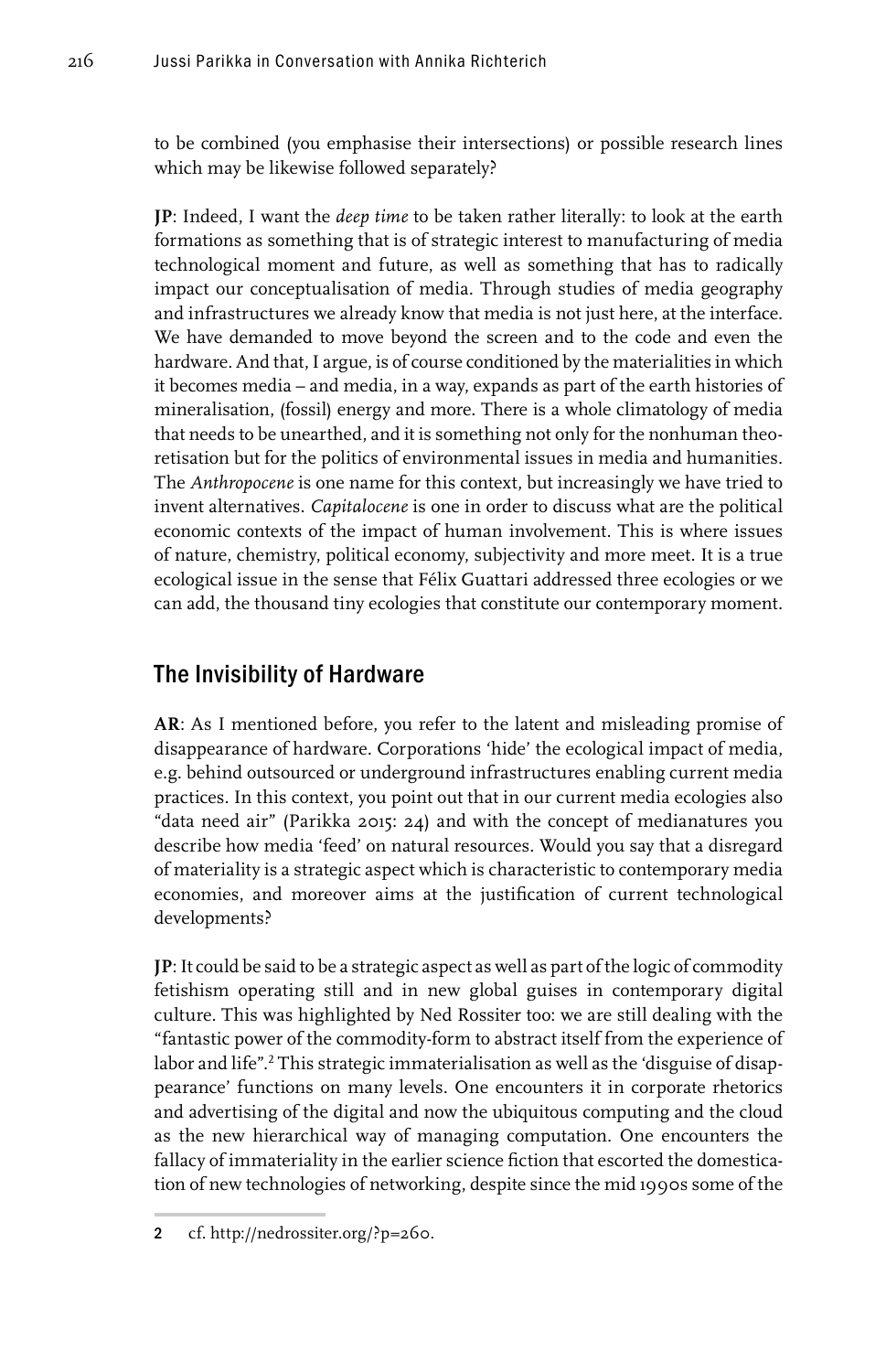more interesting writers such as Neal Stephenson already point out that data is governed by infrastructures that take place. I am thinking here of his short piece "Mother Earth Mother Board" that appeared in *Wired*. And the disappearance takes place, indeed, in the infrastructural laying of the ubiquitous computing and the 'Internet of Things'. None of these things however can dispense with the (by necessity) material production of the technology itself. Even if technology seems to manifest in immaterial impacts and if it seems to disappear from grasp, it is of course always there, even if dislocated from concrete reach. Hence the emergence of 'data server porn': a cultural theoretical and art interested in the geographies of server farms and other important infrastructural nodes at which data materializes, so to speak. Abstraction goes hand in hand with the material infrastructures and labour that are necessary to sustain it.

**AR**: You are referring to (early) science fiction, and already when reading your comments on seemingly disappearing hardware, I had to think of Spike Jonze's contemporary science fiction drama "Her" (2013) in which the protagonist Theodore Twombly falls in love with his intelligent computer operating system, represented by a female voice. 'She' later leaves him, together with all other intelligent systems who seem utterly frustrated with life on earth. The movie reverses future visions of technology taking over, into technology becoming weary of humankind. It also presents a vision of a technology which is actually independent of materiality and does not even need humans anymore. In your opinion, what does this idea of dematerialised technology say about current visions of future technology, and our view on materiality and techno-human relations?

**JP**: My friend Benjamin Bratton has written a lovely piece for the *New York Times* where he addresses this current enthusiasm for the AI. Bratton writes how much of the imaginary around artificial intelligence is about an anthropocentric projection, which might fail to recognize the more radical possibilities. What if, indeed, AI is not interested in imitating the patterns – social or cognitive – of humans but develops in ways that is not a mirroring of the usual spectrum of emotional responses, including the Terminator-scenario of annihilation of the meat intelligence called the human. My own take was to approach this issue of intelligence and embodiment though the detour of alien intelligence and its media archaeology; in *Insect Media* I had focused on this question of how do other, non-anthropocentric forms of intelligence and embodiment feature as part of history of technological as well as the techno-scientific imaginary. The insect is one such animal and also a conceptual figure, which was a constant reference point to the non-human world at least since the 19th century (in different ways of course already earlier). Besides the imaginary, the embodied intelligence of e.g. ants became integrated into the new ways in which vision and environmentally coupled intelligence emerged as part of cybernetics. Especially Herbert Simon's idea about the ant's intelligence being the way in which it is coupled to its environment was influential. A lot of robotics learned from this as well and nowadays the persistence off the insectoid in swarm as well as optimisation algorithms tells an informational story of this history of animal worlds and technology.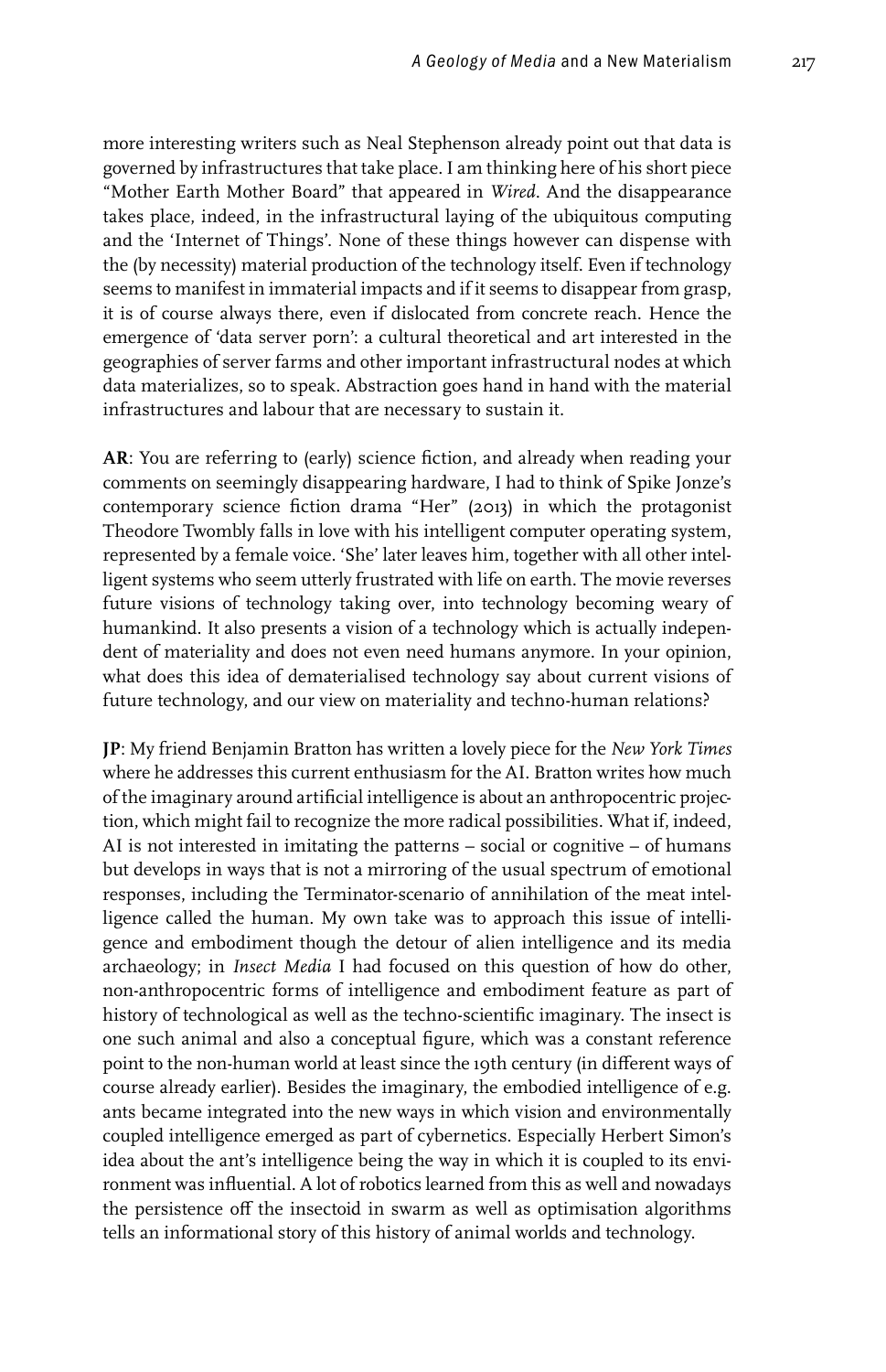#### Psychogeophysics

**AR**: In order to expand and rethink the ways how scholars may look at nonhuman elements in media studies (and beyond), you suggest to look at *nonorganic* actors. You draw on the term of *psychogeophysics* as an approach which addresses "thresholds of perception" (Parikka 2015: 61) − since these thresholds have a bearing on limitations of media analyses: on what is often missing or not taken into account.

While geophysics, as natural science discipline concerned with earth's physical features and processes, mainly draws on quantitative methods and the measurement of current/historic developments, *psychogeophysics* seems to be grounded in qualitative, empirical investigation. You present artistic projects which literally give voice to the nonorganic, such as earthquake sonification and the recording of glacier soundscapes. Articulated and inspired by such artistic practices, you suggest psychogeophysics as ethico-aesthetic perspective which addresses interrelations between the biological, nonorganic and social (ibid.: 67).

First of all, I was wondering what kind of further research you envision here: scholarly analyses which pay attention to artistic projects as early echoes of developments in medianatures, or which make use of such approaches themselves? Second, to what extent does psychogeophysics 'merely' render invisible/ silent processes perceivable, and in how far does and should it involve prognostic or speculative elements and narratives of possible futures? Particularly with regards to your chapter on "future fossils", I was also wondering how your approach relates to concepts such as sociotechnical imaginaries, as collective visions of desirable and possible futures?

**JP**: Psychogeophysics is one of my favourite concepts in the book. It is not my own invention but I follow some of the earlier discussions like the one articulated in *Mute* magazine some years ago. Psychogeophysics aims to develop the Situationist focus on psychogeography by underlining the importance of not merely urban but planetary dimensions. As it is poetically defined: "Psychogeophysics; just as the entire weight of the earth conspire to pull down suspended objects (gravity; a relatively weak but keystone force) the human condition is being shaped by the entire earth: psychology as plate tectonics of the mind."<sup>3</sup> One can spot echoes of Robert Smithson's art and writings – the abstract geology of mind. And it speaks to a range of recent years of projects of psychogeography and technological arts.

For me the interest is not merely scholarly. I use a lot of art projects and methods as the focus of the book and as inspiration of how to map contemporary issues of geopolitical aesthetics. But I see that there is a lot that can be done in terms of the art and design projects too. There is a lot that did not make it to the book; for example Liam Young's *Unknown Fields Division* design studio has engaged with fascinating projects that have to do with the material transforma-

<sup>3</sup> cf. http://www.psychogeophysics.org/wiki/doku.php?id=summit:what\_is\_ psychogeophysics.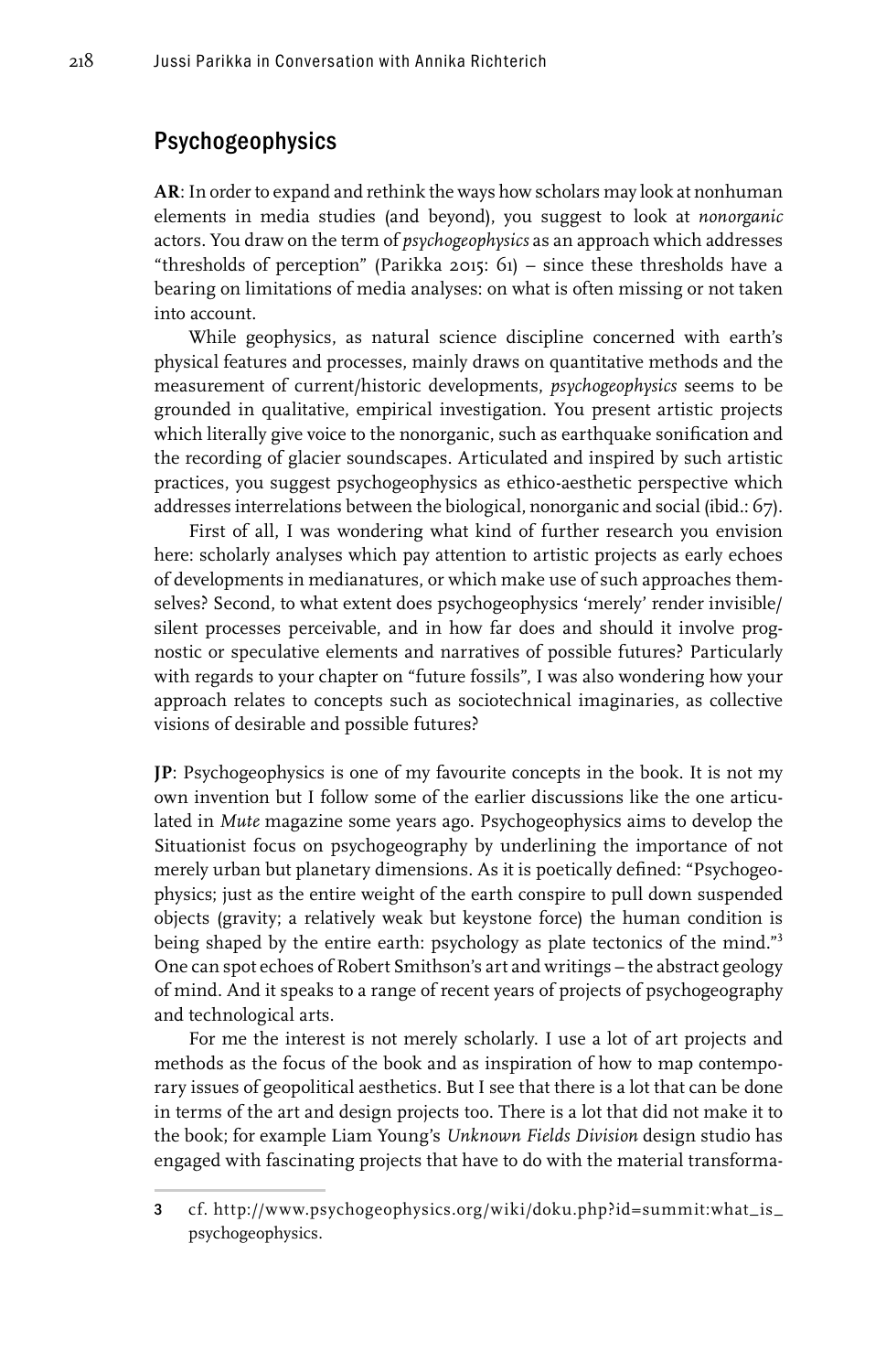tions that define the contemporary era of technology and materials.4 For the *Victoria and Albert Museum* (London) they prepared the radioactive vases as an odd sort of a design object with multiple chemical, geographical and conceptual legacies built into it. But it was also a story of 'Behind the Scenes of Technology' that travelled shipyards and containers, factories and mineral mines. That's indeed the other story of technology and media we need to address, not just what we encounter as the ready-made devices for entertainment. Recently the studio has been engaging with *Lithium Dreams*-project that looks at the lithium industry, important for the sustainable green future – but which reveals a rather interesting story relating to infrastructures of planetary scale.

So it is not only the art projects, but speculative design in methods and projects that is of interest in the context of materiality of contemporary computational and technology. Speculative design can work on issues most relevant for contemporary geopolitical condition. This is also psychogeophysical mapping. It's not merely about making things visible, although there is a longer legacy of "Making Things Public" that has defined the interface of STS, art methods and design; the Bruno Latour and Peter Weibel exhibition and book has inaugurated a lot of interesting things, but also in such projects it is not merely a simple "visualization" that is at question.<sup>5</sup> We have to account for the actual media, the interface, what enables things to become visible as the production of such things. Hence, also speculative elements and speculative design is important way to intervene in the contemporary production of geopolitics and material infrastructures. Take also Donna Haraway's interest in string games (like cat's cradle) and how she continues this idea: "String figures are SF games. SF games are science fiction, science fact, speculative fabulation, speculative feminism, soin de ficelle, so far." (2015: 257)

You are perceptively pointing to how themes such as the chapter on fossils is about the temporal imaginaries that define key traits of the 19th century as well as our 21st century: the imaginary of the post-human planetary, of extinction and of future waste that is a horizon of a speculative future we have to respond to now. My media theoretical argument is one among many recent accounts which also include such as Naomi Oreskes and Erik Conway's *The Collapse of Western Civilization*, a little book about the future-now, a future imagined; a geopolitics of fossil fuel industries and their wider political links, role of science and the speculative geopolitics of near future after risen water levels. I engage with some issues that are specifically about media waste but it also is about this sort of a temporal level. Temporality is anyway the key sub current of *A Geology of Media*. We need multiple, complex and innovative concepts of time that are worthy of our times.

<sup>4</sup> cf. http://www.unknownfieldsdivision.com/summer2014china-aworldadriftpart 02.html#7.

<sup>5</sup> cf. http://www.bruno-latour.fr/node/333.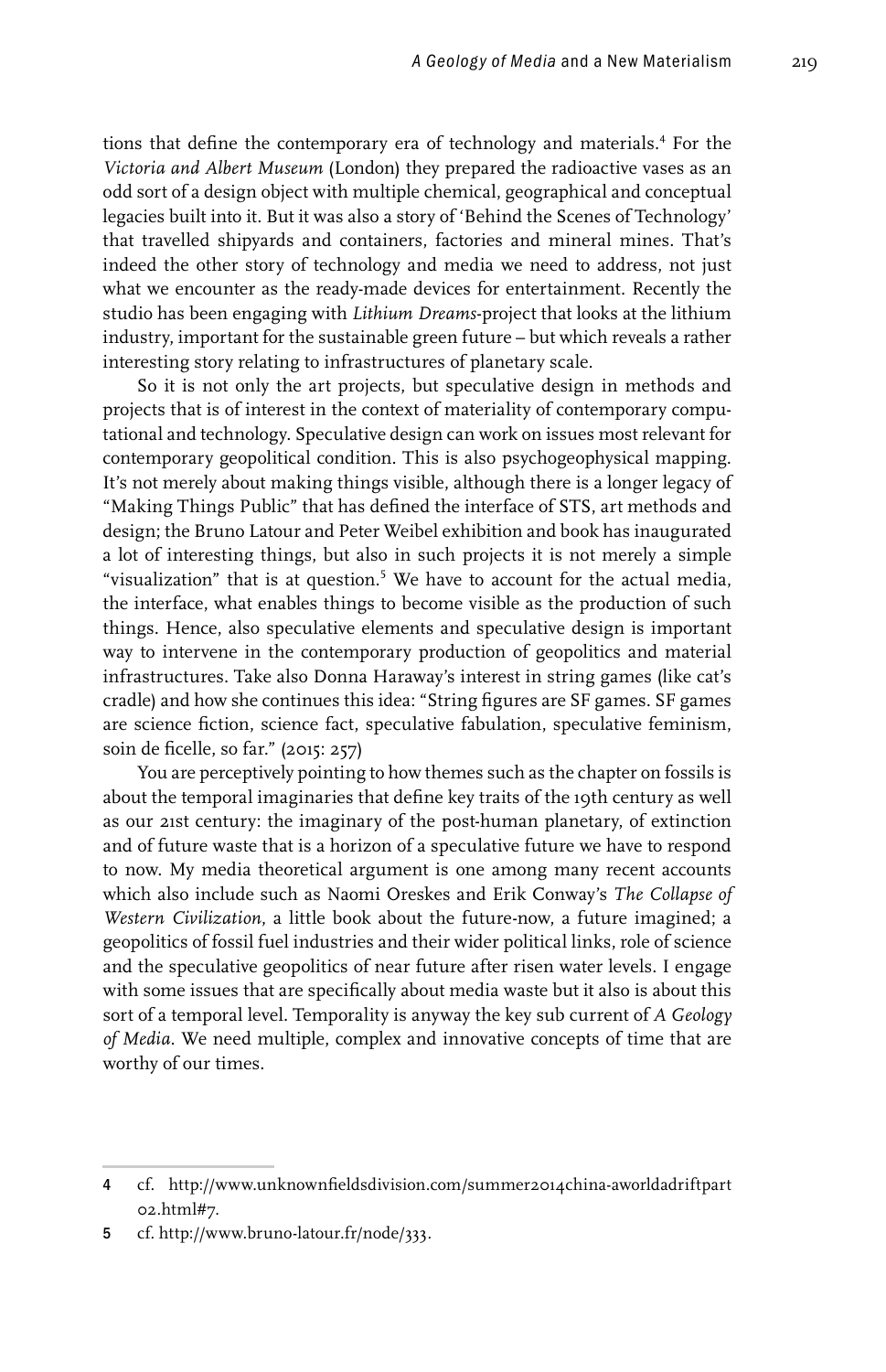#### Methods and Approaches

**AR**: I found it quite interesting how you describe and combine different scales of media analyses. While you zoom in on the media components, you zoom out when it comes to the dynamics, economics and politics in which these raw materials are embedded in before becoming media. This seems, for example, decisive for your study on the role of dust in contemporary media ecologies, which you present in chapter 3, but also with regards to the critical media art which you present throughout the book.

**JP**: To continue on what I said earlier about time and temporality: To be interested in multiple scales on which reality is being constantly built, co-constructed, is not a luxury but a necessity for critical theory nowadays. A lot of theory feminist theory realised this early on, similarly some STS. We need to abandon such worn out scales of reference that do not address the currently crucial questions and engage with what are the microscopic – or then planetary level – processes that define issues such as the social. This does not necessarily mean abandoning the important legacy of critical thought for example in feminism and post-colonial theory, but to build an understanding how such issues are to be addressed in our current situation. The same ideas need to apply to how we think of media. We have grown to appreciate a range of techniques, technologies and processes as pertinent to media analysis. To echo W.J.T. Mitchell's argument about visual culture studies: we cannot take vision for granted, but part of the analysis is to problematize it and historicise it. Same thing with media analysis: what is mediation, where do we focus when discussing media culture and technology? What is the scale and object of reference?

A range of approaches in Germany have made headway in this field of questions and pushing media studies forward. Most recently, Bernhard Siegert put it like this:

"Literature and media analysis replaced the emphasis on authors or styles with a sustained attention to inconspicuous technologies of knowledge (e.g., index cards, writing tools and typewriters), discourse operators (e.g., quotation marks), pedagogical media (e.g., blackboards), unclassifiable media such as phonographs or stamps, instruments like the piano, and disciplining techniques (e.g., language acquisition and alphabetization)." (2015: 2)

Media is not merely about mediation but involves issues of technologies of knowledge, as well as for example recently, the infrastructures in which media become understood as objects. It's in the intermedia components that one finds a subliminal 'under the hood' history of media that is not merely of media as the object but as an assemblage of different technologies and techniques. The externalization of what might be mistaken as internal tech-histories of a media is important because it makes us realize the importance of such details, microlevels, for the construction of reality. Indeed, the interest in microtemporalities from Mark Hansen to Wolfgang Ernst corresponds to the shift in conceptual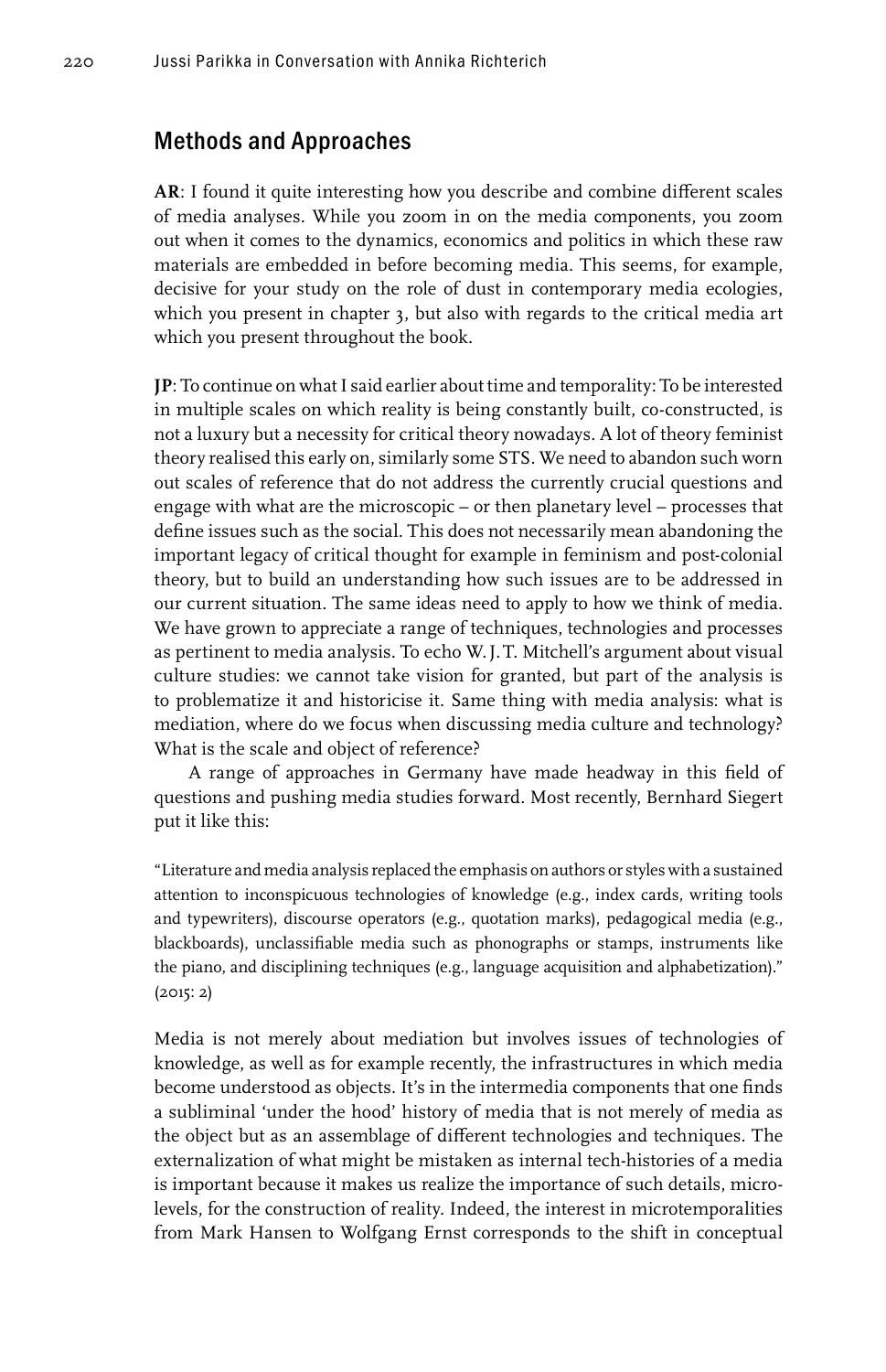focus that is also a shift in methodological focus. And similarly the scales of the Anthropocene are ones that involve a reorientation of humanities methodologies away from methodological nationalism and a reductive focus on humans only, as Rosi Braidotti has demanded.

**AR**: When reading "A Geology of Media", there were several passages which reminded me of the hacker ethics and where you explicitly refer to hacking culture; particularly I kept thinking of Levi's definition: "Hackers believe that essential lessons can be learned about the systems – about the world – from taking things apart, seeing how they work, and using this knowledge to create new and even more interesting things".6 You are of course referring to Kittler whose work was inspired by similar assumptions and to practices such as circuit bending. However, you also propose to analyse "media before they become media" (Parikka 2015: 5) and to radicalise the idea of media studies as 'study of components', down to the level of chemicals, metals and minerals. To what extent would you say is the approach of a hacker similar to the one of a 'media geologist', and how does your approach go beyond the idea of hacking?

**JP**: The political legacy of the hacker has travelled many routes over the past years with people on the left finding it as inspiring as the business school/ creative industries and neoliberal thought leaders too. The hacker became over the past decades the mythological ideal type of the digital era. It always carried a lot of interesting things when it comes to techniques combined with an interest of knowledge: what does it mean to produce critical insights *by doing*? What is practice as a form of knowledge? How does opening up a device trigger massive amount of questions that move from conceptual to political economic situations? What are the sites, geographies of hackers? These follow the genealogy of the hacker, but I indeed became also interested in the oxymoronic expression of a media geologist, or "pseudo-geologist" as I don't claim to work in the field of geology. It means an awareness of not merely hacking the devices, but to engage in the wider issues in which devices come to being: material production and mining, refining rare earths and the toxic residue next to the refinement centres which define a different sort of geography of the digital. Call it the underbelly of the digital: places like Baotou in Mongolia where mined ores are cleaned and acidified for the rare earth elements necessary for digital globalisation. Now it is characterised by the toxic sludge lake, the residual of the purification. It's also never just the digital – Baoutou has had the facility since 1958.

In art practices, one key inspiration for the whole book was the Jonathan Kemp, Martin Howse and Ryan Jordan collaboration on the *Crystal World* where they pushed hacker practices towards metallurgy, chemistry and opening the hardware down to its constituent elements. This is where the politics of hacking broadens even outside questions of software and hardware: the methodologies of opening up, exposing and rewiring become applied to things like the logistics and the material conditions of such devices and their algorithmic existence.

<sup>6</sup> See http://www.gutenberg.org/ebooks/729.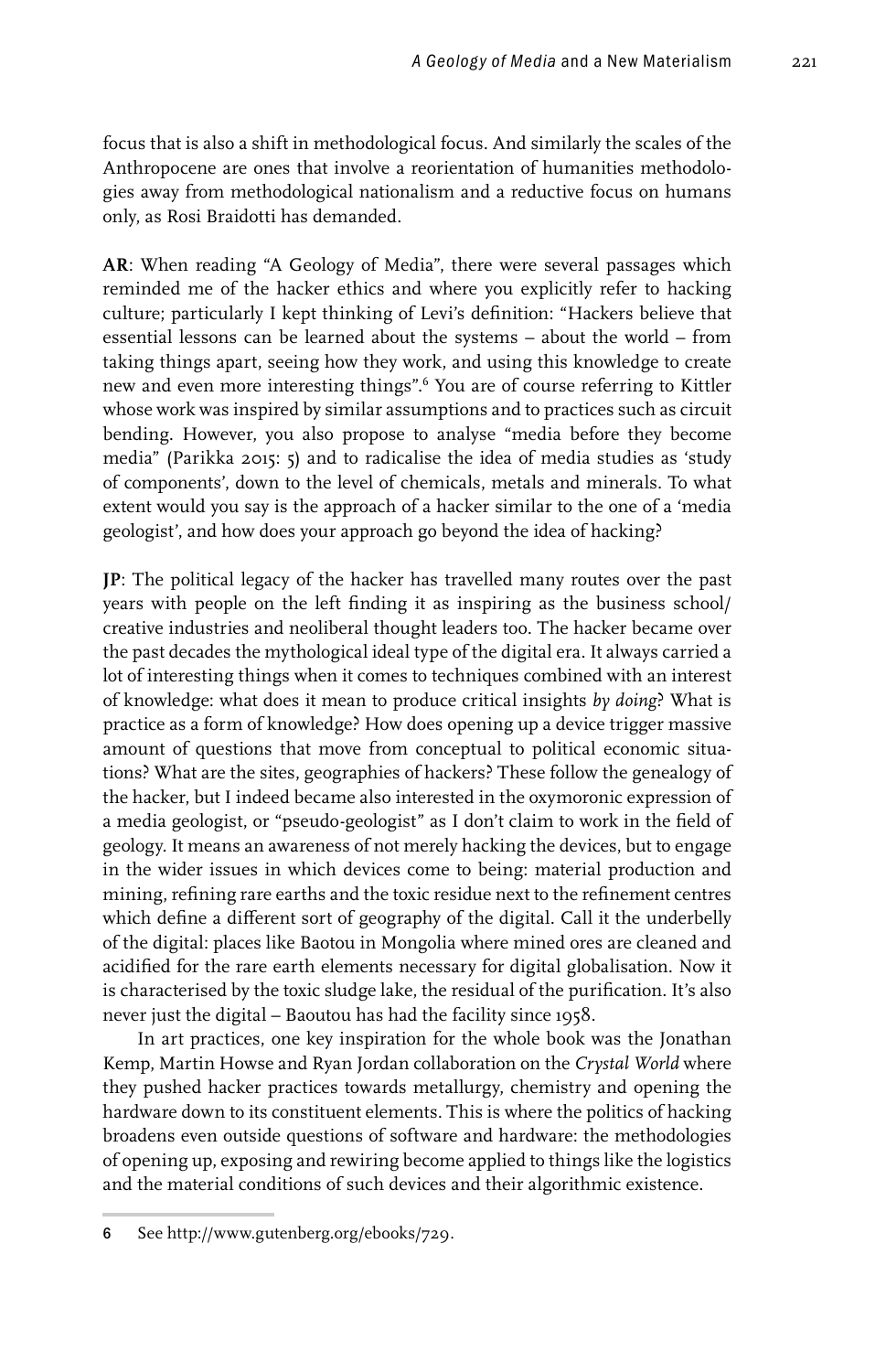#### Media, Art & the Humanities

AR: Chapter 2 and 3 of your book present an at a first glance unlikely combination of case studies: mining and contemporary art. Already with regards to your media archaeological research you are well known for emphasising the close connection between media theory, aesthetics, and art. In "A Geology of Media" you likewise stress that art is not just an illustrative element of your research, but that it shows and sometimes even precedes your theoretical insights. I found this a striking combination: on the one hand you draw heavily on the natural sciences – e.g. with concepts such as chemistry, archaeology, and of course geology − while likewise giving weight to artistic practices and projects. Why are such arguments, related to the ecological aspects of media, visible in art first? At the same time, what motivates you to draw on natural sciences disciplines and concepts, and to use them as core ideas of your media theoretical work?

**JP**: Books can be written in various ways. They take alternative paths based on your own decisions but also because of the wider environment in which they are written. I learned over the years a lot from people like Sean Cubitt – who has a fantastic new book manuscript ready on the eco-political aesthetics with a strong political economic bent. I decided that I want to emphasise my own take slightly differently but as a parallel stream, that engages with the idea of art methods as probeheads for an alternative media materialism. I am anyway interested in the questions where aesthetics meets technology, and the other way round: how history of technology is the history of perception and sensation; of regulation and production of the ways in which bodies conduct. Media is about the processes of drill and practice in which we learn sensation.

The natural sciences are part of the mix. A media archaeological methodology is anyway about the back and forth movement between art, science and media that are not read only internally in their own contexts. *A Geology of Media* is not a straightforward media archaeological study but it also demonstrates this necessity to work with eclectic source basis. It's how our modern world is built anyway. It also has implications how we think about the humanities and how we expand the work of humanities.

**AR**: Before discussing implications for the humanities, I would like to address the relevance of your book for research on digital media specifically. "[W]e need to steer clear of the 'psychopathia medialis'" (Parikka 2015: 43) − this is what you recommend to media scholars and you emphasise that "a lot of science happens way before discursive wizardry of creative technology discourse" (ibid.: 36). Both statements imply that many media scholars somehow tend to focus on a certain side of media and neglect even more important aspects and hence alternative perspectives. So, your criticism seems to be: researchers in digital media/technology studies often look at the wrong things – media as they are presented as products, as what we are supposed to see them − and they look for them in the wrong places.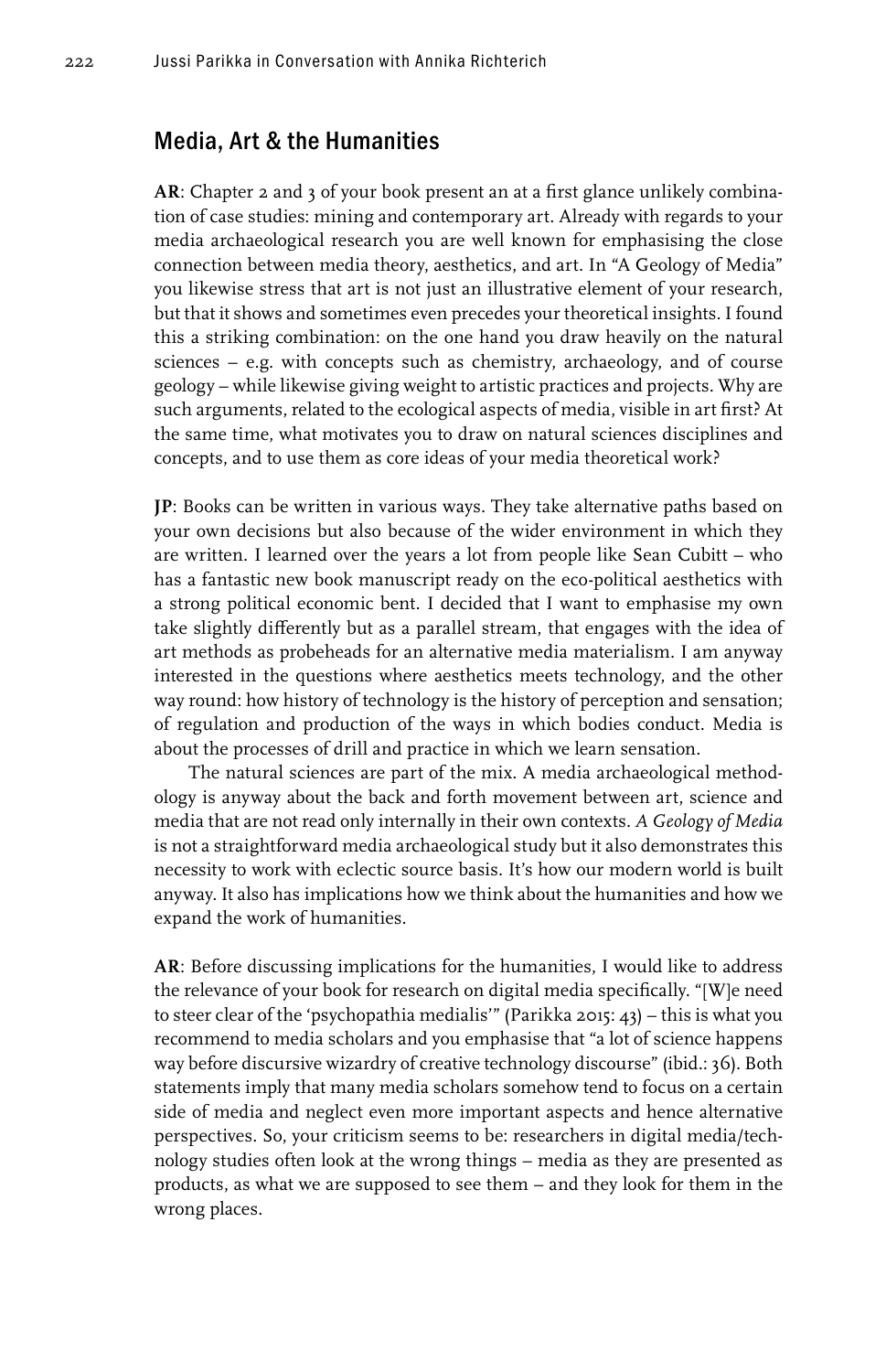**JP**: Instead of pointing the finger and saying what is the wrong way, I want to provide alternative accounts in my own work. It's not about saying "don't do it like this" but showing that it can be done "like this" too. The way in which media studies has been conducted has responded to important issues from gender to political economy, class to the technological constitution of society. But I want to look at what's been left out and what are the areas we might need to develop conceptually and methodologically. It's indeed the case that media should not be approached merely as what is packaged for us as media. Then we would be only the marketing arm of the consumer product industry. Media studies and the humanities need to be much more and produce their own strong stake in the world.

I do not want to give a guideline what and how others should do things, but my books suggest ideas: environmental issues in connection with a celebration of conceptual themes; of theory that is a necessity for academia, not just a thing to be tolerated by management teams of corporate universities. My own interest in themes of the posthuman, non-human and new materialist cultural theory are ones that acknowledge also the genealogies of theory: feminist theory, poststructuralism and more. In a recent interview, Donna Haraway said something similar: we need to cite, not to glorify any imaginary originality but to think in collectives that are contemporary and historical. It is "the question of how to live with our inheritances, how not to disown them. We have many inheritances, so we need that kind of humility, the humility of never starting from scratch and never starting clean, as well as inheriting obligations we did not and cannot choose, but which we must respond to." (Haraway 2015: 261) Those are really strong words.

**AR**: Your book indeed reads like a manifesto for an interdisciplinary branch of media studies which recognises its own social and ecological responsibility. So, apart from understanding what it practically means to choose a geology of media as research approach, I was wondering about the implications when choosing this kind of approach: what kind of social responsibility do researchers in this field assume? What are the ethical, and inherently ecological implications of media geology?

**JP**: Media geology continues the design brief, given by Rosi Braidotti in her *The Posthuman*-book, to look beyond anthropocentric accounts. In this sense, I try to execute a geocentric archaeology of media that looks at conditions of existence of media technologies in the planetary. This reaches out to themes in philosophy and design, contemporary art and technology. It is already this trespassing of disciplinary boundaries that speaks to the question of what sort of ethics are needed: ethics that produces more than just an apocalyptic sentiment. It is an ethics that does not centre on the human – or its non-existence – as the only axis that is of significance. Instead, a proper ethics moves on multiple ecological scales.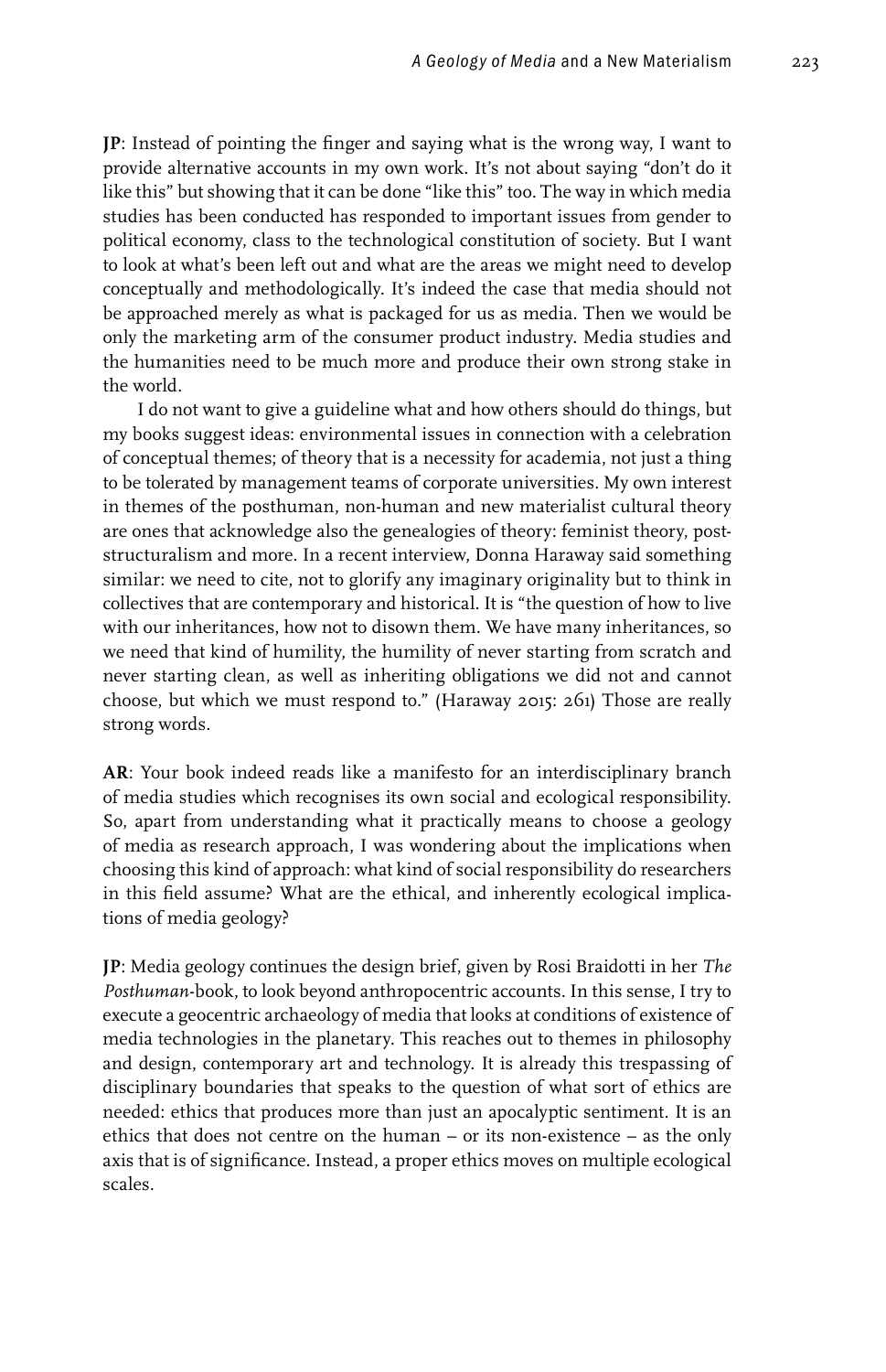**AR**: On a broader scale, throughout the book, you refer to the role of the humanities. Already in the preface you state: "our continuous trespassing over the boundaries of sciences and humanities cannot be neglected by closing our eyes and thinking of semiotics" (Parikka 2015: viii). You propose that "we need to resist the old-fashioned methodological dualism haunting disciplinary thinking of the past" (ibid.: 20). I would like to conclude this interview with regards to a question which you raised yourself: "Indeed, such aesthetic questions are in prime positions to raise the substantial ethical question for humanities: can we remain *just-humanities* in an age of planetary scale engineering and massive changes to the very physical ground in which we live?" (ibid.: 69)

Developments and labels such as "digital humanities" or "engaged humanities" seem symptomatic for the high pressure under which humanities currently 'justify' their relevance. What kind of humanities do we need when aiming at an acknowledgement of the challenges of the Anthropocene/Anthr*obscene*?

**JP**: It is a big and important question! The new humanities have quite the task as it means being aware of key archaeologies and genealogies of science and technology that define what the human is in contemporary technological society. The determinations of the human are not merely in those areas that were identified by the humanities traditionally. Hence there is a necessity to think in between and across disciplines and faculty lines. That is part of the ethics mentioned above too.

Is Digital Humanities one answer? Yes, if it is able to develop itself as Cultural Criticism, like Alan Liu recently flagged. But it indeed has to embrace also the wider function as critique with important social and cultural functions, and not merely as a toolbox of instrumental means that instead of challenging, might consolidate the existence of the stable division between quantitative and qualitative methods that present themselves as neutral.

I really like how Braidotti is approaching these things: reminding that the old humanities were not necessarily always the thing we should be saving anyway. Much of it was branded by Eurocentric projects with difficult attitudes towards women and 'other Others'; feminism and post-colonial theory had to work hard to change Humanities over the decades. Now the question is how to build on this legacy and to cherish the work done also in animal studies and many other fields that understand the ecological imperative: any question of the Humanities is a question of its web of interdependencies: animals, technology, various environmental issues, etc. Again, this perspective involves the ethics of multiple scales. We need to be able to articulate the necessity of this for academia and also the necessity of theory and such cross-disciplinary methodologies like media archaeology. *Anthropocene* is one name for the recent impulse to think anew the scales – the zoom in/zoom out work that one finds as one methodology of conceptual scale. But so are its companion concepts, *Capitalocene*, *Cthulhucene* (Haraway) and why not, also the *Anthrobscene* – the obscenity of the systematised death cult of corporate planetary capitalism. Haraway has it right: it's not merely about the species of Humans and their impact but the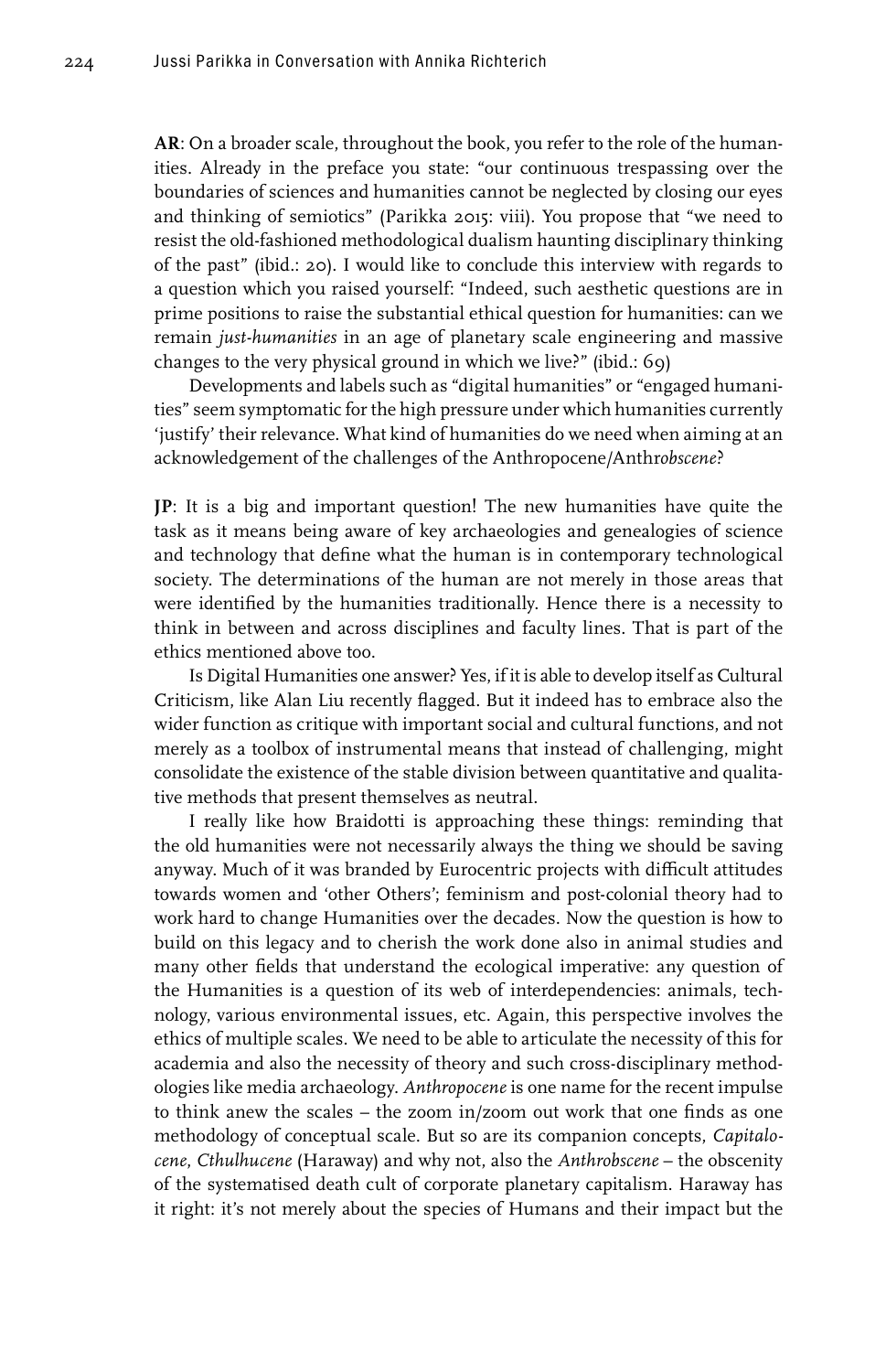specific exploitative politics and economy of the past hundreds of years that have produced this situation.

I am currently starting with two colleagues, Lori Emerson and Darren Wershler, a new project on "labs", laboratories in the humanities. We are interested in how these sites – both as actual spaces and as symbolic terms for activity – are used to refer to inter- or transdisciplinary practices. It's not a story of mere celebration of the lab as the new necessary trend for the humanities, but also a critical look at how there is the constant risk of such practices being hijacked as part of the corporate university that cherishes the project, the temporary, the precarious innovation. Labs are anyway to me an interesting way of approaching what are the sites of theory: the settings, spaces and institutions in which academic theory, concepts and new methodologies are happening also sometimes in collaboration with creative practice such as with designers or artists.

#### References

Braidotti, Rosi (2012): The Posthuman, Cambridge: Polity.

- Bratton, Benjamin (2015): "Outing A.I.: Beyond the Turing Test." New York Times, Feb 23, 2015 (http://opinionator.blogs.nytimes.com/2015/02/23/outing-a-i-be yond-the-turing-test).
- Cubitt, Sean (2011): "Current Screens." In: Oliver Grau (ed.), Imagery in the 21st Century, Cambridge, MA: MIT Press, pp. 21-35.
- Ernst, Wolfgang (2013): "From Media History to Zeitkritik." In: Theory, Culture & Society 30 (6), pp. 132-146.
- Gabrys, Jennifer (2011): Digital Rubbish: A Natural History of Electronics, Ann Arbor: University of Michigan Press.
- Guattari, Felix (2000): The Three Ecologies (translated by Ian Pindar/Paul Sutton), London: Athlone Press.
- Hansen, Mark (2014): Feed Forward: On the Future of the Twenty-First Century Media, Chicago: University of Chicago Press.
- Haraway, Donna (2015): "Anthropocene, Capitalocene, Chthulhucene. Donna Haraway in conversation with Martha Kenney." In: Heather Davis/Etienne Turpin (eds.), Art in the Anthropocene, London: Open Humanities Press.
- Kittler, Friedrich A. (1990): Discourse Networks 1800/1900 (translated by Michael Metteer with Chris Cullens), Stanford, California: Stanford University Press.
- Latour, Bruno/Weibel, Peter (2005, eds.): Making Things Public, Cambridge, MA: MIT Press.
- Liu, Alan (2012): "Where Is Cultural Criticism in the Digital Humanities?" In: Matthew K. Gold (ed.), Debates in the Digital Humanities, Minneapolis/ London: University of Minnesota Press, pp. 490-509.
- Mitchell, William J.T. (2010): "There Are No Visual Media." In: Oliver Grau (ed.), Media Art Histories, Cambridge, MA: MIT Press, pp. 395-406.
- Oreskes , Naomi/Conway, Erik (2014): The Collapse of the Western Civilization. A View from the Future, New York: Columbia University Press.